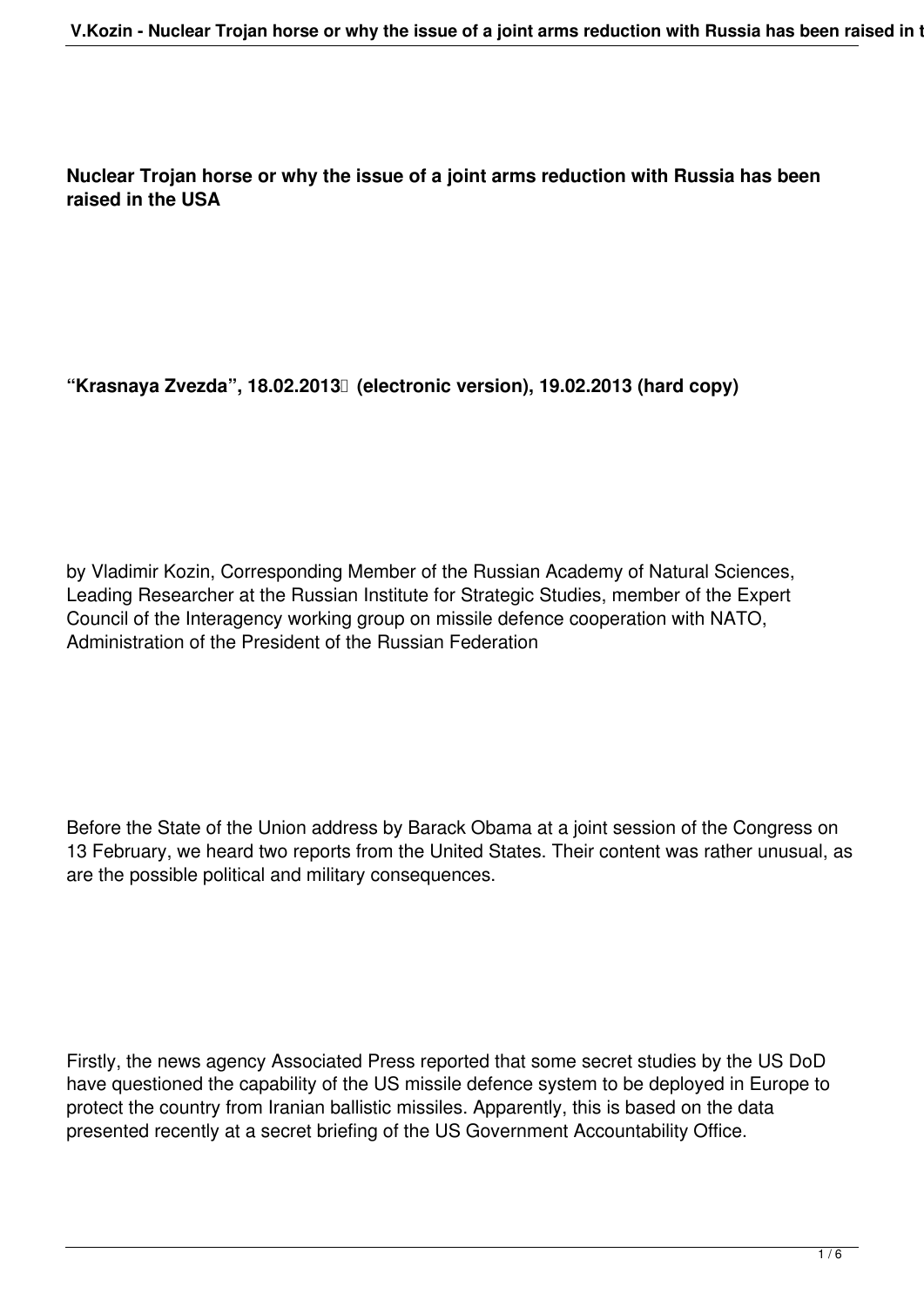Secondly, the New York Times, quoting an anonymous source within the Obama Administration, stated that Washington would call upon Russia to jointly reduce further strategic offensive weapons, which are limited by the START 3 Treaty to 1,550 strategic nuclear warheads and 800 operationally deployed and operationally non-deployed warheads, as well as their means of delivery, for each Party. It is worth noting one of the comments made on these reports, to the effect that the White House, with the support of the military, would be ready, on a mutual basis, to reduce strategic offensive weapons by one third, whilst other comments mentioned even 50%. And these would be allegedly Washington's "innovative" ideas in the area of arms control for President Obama's second term.

As far as the first news item on missile defence is concerned, it is only partially plausible. Indeed, US government circles and the expert community have been conducting studies to determine the advisability of deploying a European and global missile defence system for quite some time. And this, despite the announcement made by Barack Obama in September 2009 - the famous plan for a 'European Phased Adaptive Approach' (EPAA) -- to deploy a layered missile defence infrastructure on the European continent, and even a grand declaration made at the NATO Summit in Chicago last May on the successful completion of its first phase two years ago and the achievement of an Initial Operational Capability.

It is true that the US operational missile defence systems to be deployed in Romania and Poland in 2015 and 2018 respectively are not designed to intercept potential ballistic missiles launched by Iran. This is the task of the MD systems of the United States and its Allies deployed in the Gulf region, which will soon reach the overall number of 800 interceptors of the first and second layers. Whereas the only purpose of the US MD assets deployed in Europe is to destroy a certain part of the Russian ICBMs.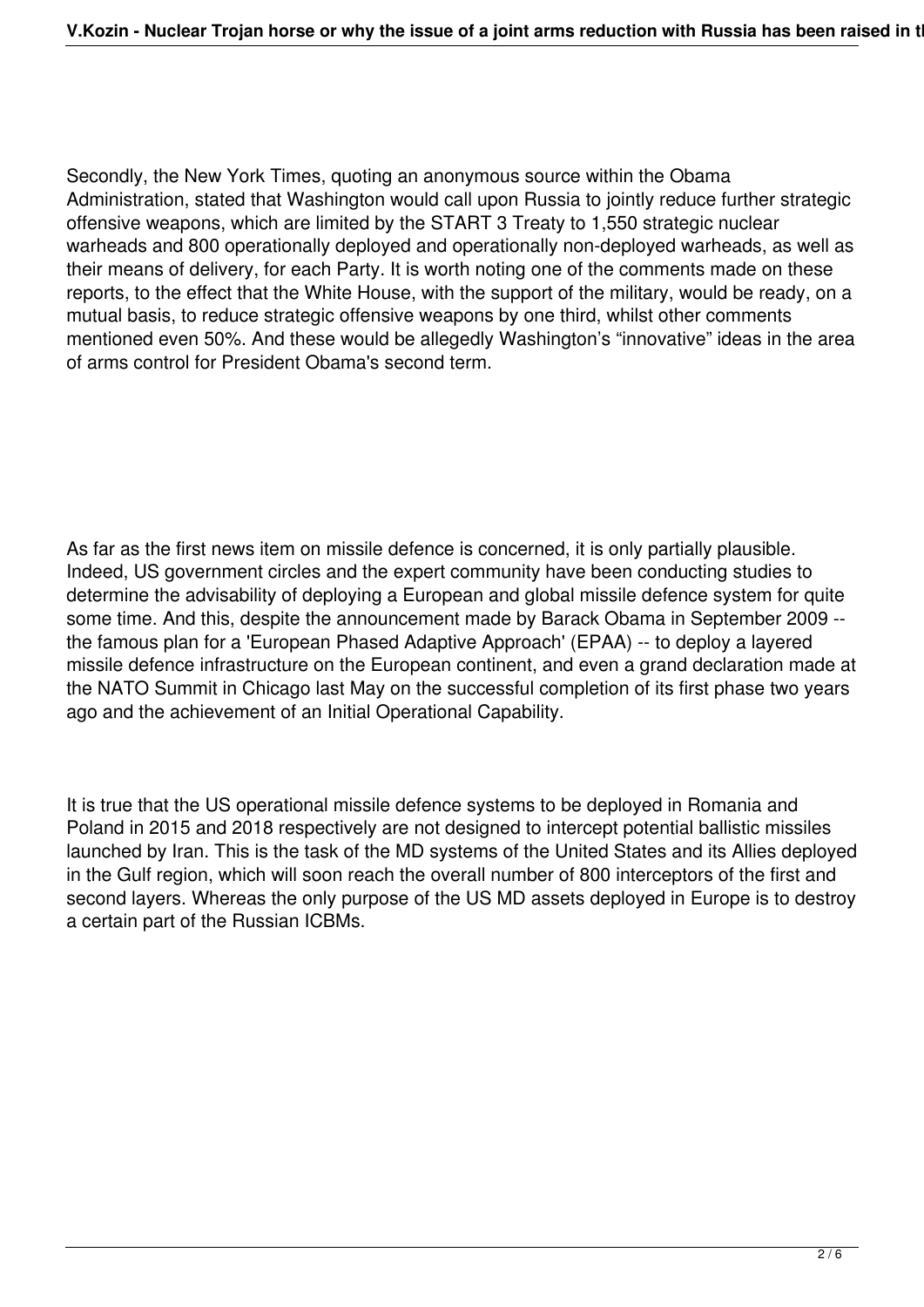The fact that our country is never mentioned in the EPAA as a potential 'co-author of the project' proves that it is aimed first of all at Russia. It is missing in both the NATO Missile Defence Action Plan and the US and Alliance's "rules of engagement" concerning the use of antimissiles, endorsed shortly after the NATO Chicago Summit.

As for the second 'news injection', on a further reduction of strategic offensive weapons, it was denied by Jay Carney, White House spokesperson, almost immediately (on 11 February 2013). He stated that he was not expecting any new announcements in this regard in the President's next address to Congress. Indeed, in his speech on 13 February the American President only said that Washington was ready to involve Russia in a "nuclear weapons reduction", without giving any quantitative parameters.

This address has not provided us with an answer to the question which is a matter of a principle for our country: will the USA reduce its MD structure in Europe or will it increase the build-up? Russia would also like to know in what maritime areas the US long-range interceptors would be based. Around 30 US ships have already been equipped with such assets, and each ship could carry between 30 and 40 such missiles. Will the US ground-based antimissiles, to be deployed at Deveselu base in Romania and near the Polish town of Redzikovo, be replaced with more capable ballistic missile interceptors, thus augmenting their capability to cancel out the Russian nuclear deterrence forces?

Other questions arise as well. Why do these "new" ideas on strategic weapons reduction put forward by Washington still not mention that the United States are ready to take back their tactical nuclear weapons from Europe, as Russia did more than 18 years ago? Does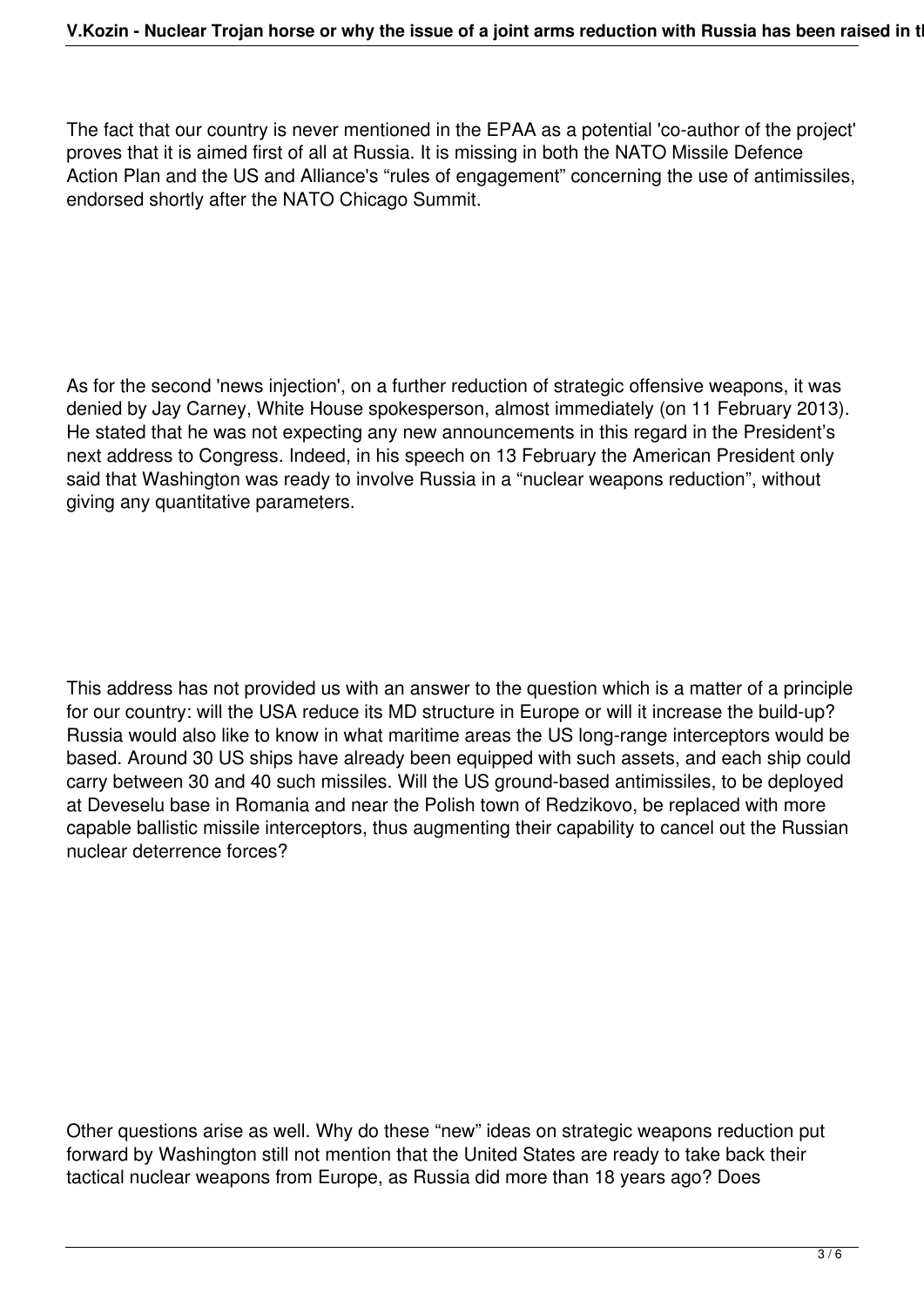Washington plan to retain weapons of this type on the continent for several more decades, especially as the Pentagon has already announced their future upgrade by 2030 at least? How could one explain that the US Air Force has completed the building of new underground warehouses at 13 air bases in six NATO member countries to store precision nuclear air bombs designed to destroy hard targets? Why do the US and its NATO Allies insist on counting the number of Russian tactical nuclear weapons, determining their location and state of readiness before the official discussions on these assets begin?

Finally, given the two news "injections" on some nuclear weapons reductions, one could ask: why was it done, and why isn't there any other information? And here, it seems, everything is very simple. It's obvious that the United States still intend to go down the road of selective reduction of nuclear weapons, focusing only on a further reduction of strategic offensive weapons. But at the same time they completely exclude from the negotiations such important non-nuclear weapons as anti-missile systems, anti-satellite weapons and high-precision capabilities which could perform lightning strikes in any part of the world. One should also note Washington's willingness to "strengthen the Missile Defence system", as stated by President Obama in his address to the nation, in which he laid out key tasks for his administration during the second term.

This means that the United States use various "new proposals and ideas" in the area of arms control to obscure its far-reaching plans to deploy forward-based assets, i.e. tactical nuclear weapons and missile defence, destabilizing the global political and military environment and undermining the fragile strategic and military balance between Moscow and Washington, established over several decades.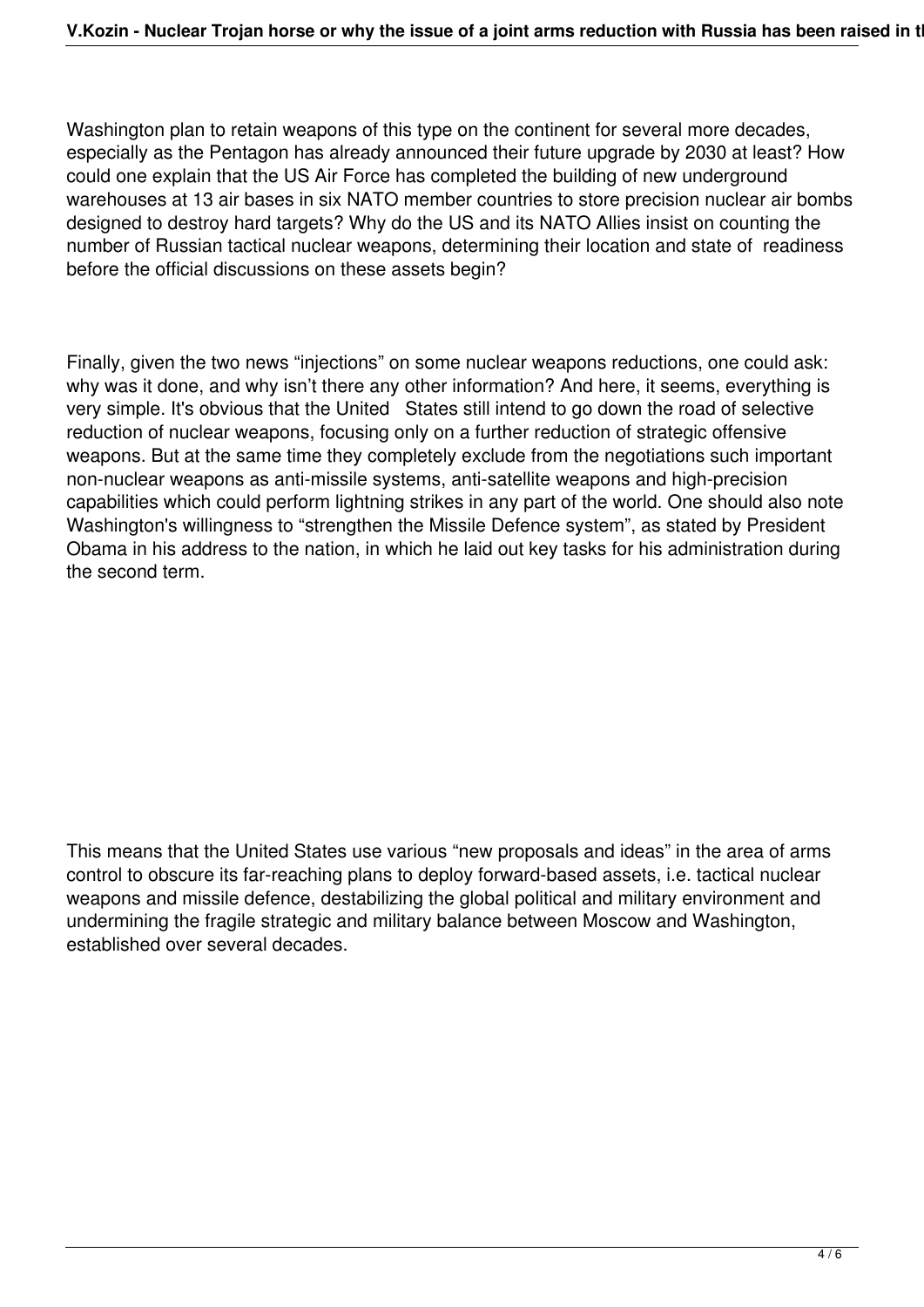For instance, repeatedly building up combat and data-collection missile defence assets, while repeatedly reducing strategic offensive weapons, could lead to a dangerous situation, described by the US leaders back in the 1960s and 70s: the nuclear missiles and anti-missiles arms race. Such an imbalance could tempt the US to launch a first nuclear strike, which they have not foregone from the doctrinal point of view, and they still have significant strategic and tactical nuclear capabilities.

The reality and the particular nature of developing modern offensive and defensive weapons today and in the coming years are such that they need to be considered, limited and reduced only in an "organic interrelationship". Incidentally, this "linkage" of nuclear and conventional weapons with the anti-missile capabilities of the US and NATO as a whole was first endorsed at the Alliance Summit last May.

This is why, no matter how the "innovative" proposals coming from the White House are presented, the defence interests of the Russian Federation would not be served by a further reduction of its strategic offensive weapons, against the background of a US build-up of missile defence capabilities on a global scale, plans to upgrade its tactical nuclear weapons and keep them deployed on the European continent and in the Asian part of Turkey, and American intentions to place strike weapons in space and safeguard significant advantages for itself in the area of conventional weapons. The updated Foreign Policy Concept of the Russian Federation, issued in mid-February this year, states that our country has consistently supported constructive cooperation with the USA in the area of arms control, including taking into consideration the unbreakable link between strategic offensive and defensive capabilities and the urgency of making the nuclear disarmament process multilateral; it also assumes that negotiations on a further reduction of offensive nuclear weapons are possible "only taking into consideration all the factors affecting global strategic stability, without any exceptions".

Moscow and Washington should agree once and for all not to use nuclear weapons first against